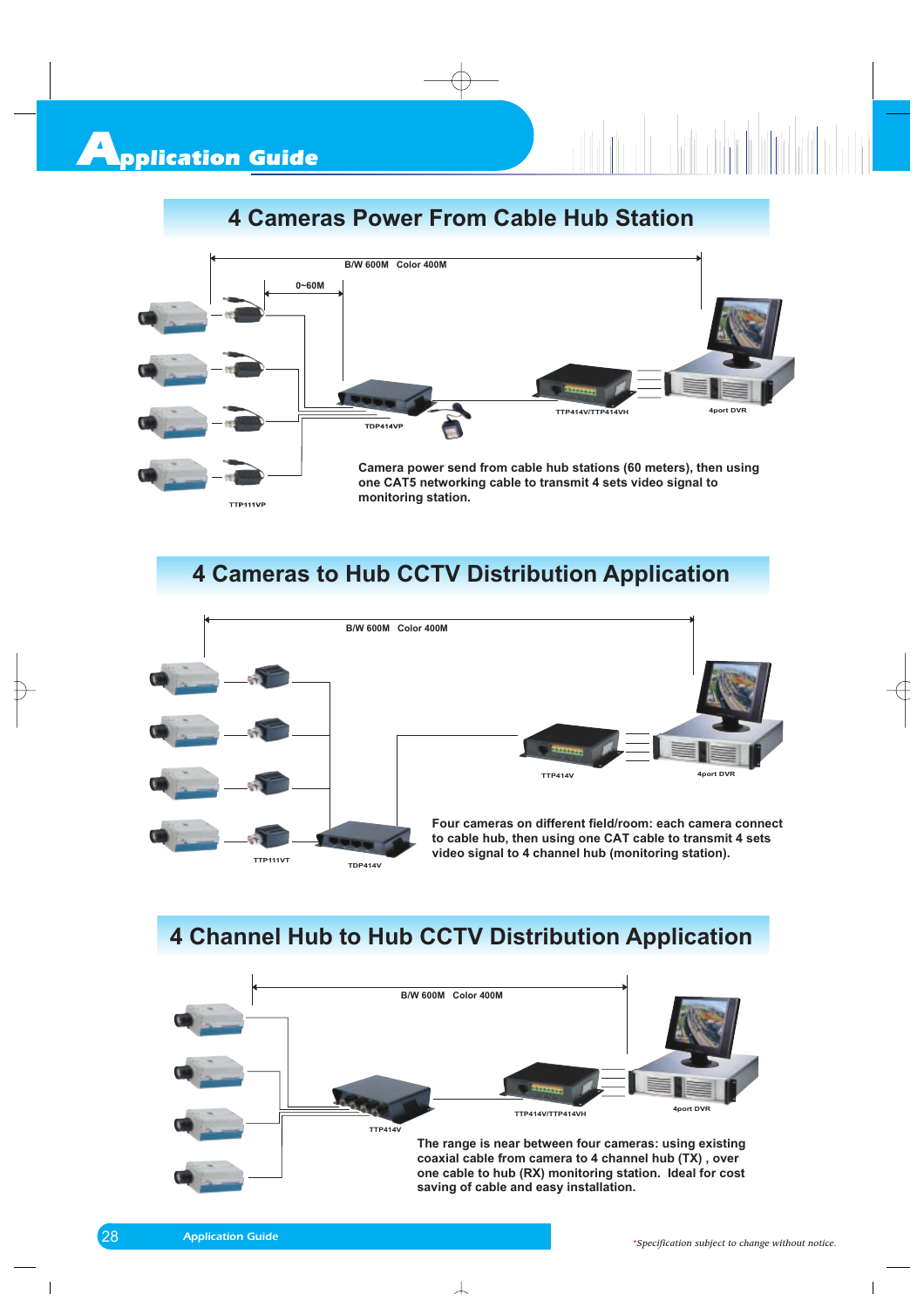

**Using TTA111AV could transmit video, audio, 2 data signal, range up to 1.5KM (Color), 2.4Km (B/W)** 



**Using one 4 pair UTP cable to transmit/receive 4 sets video signals or use 3 pairs to transmit/receive 3 sets video signal, plus one data signal (RS422,485).**



**Passive or active video transceiver for series connection to use one CAT5 4 pairs cable, transmit 4 video signals for different range.**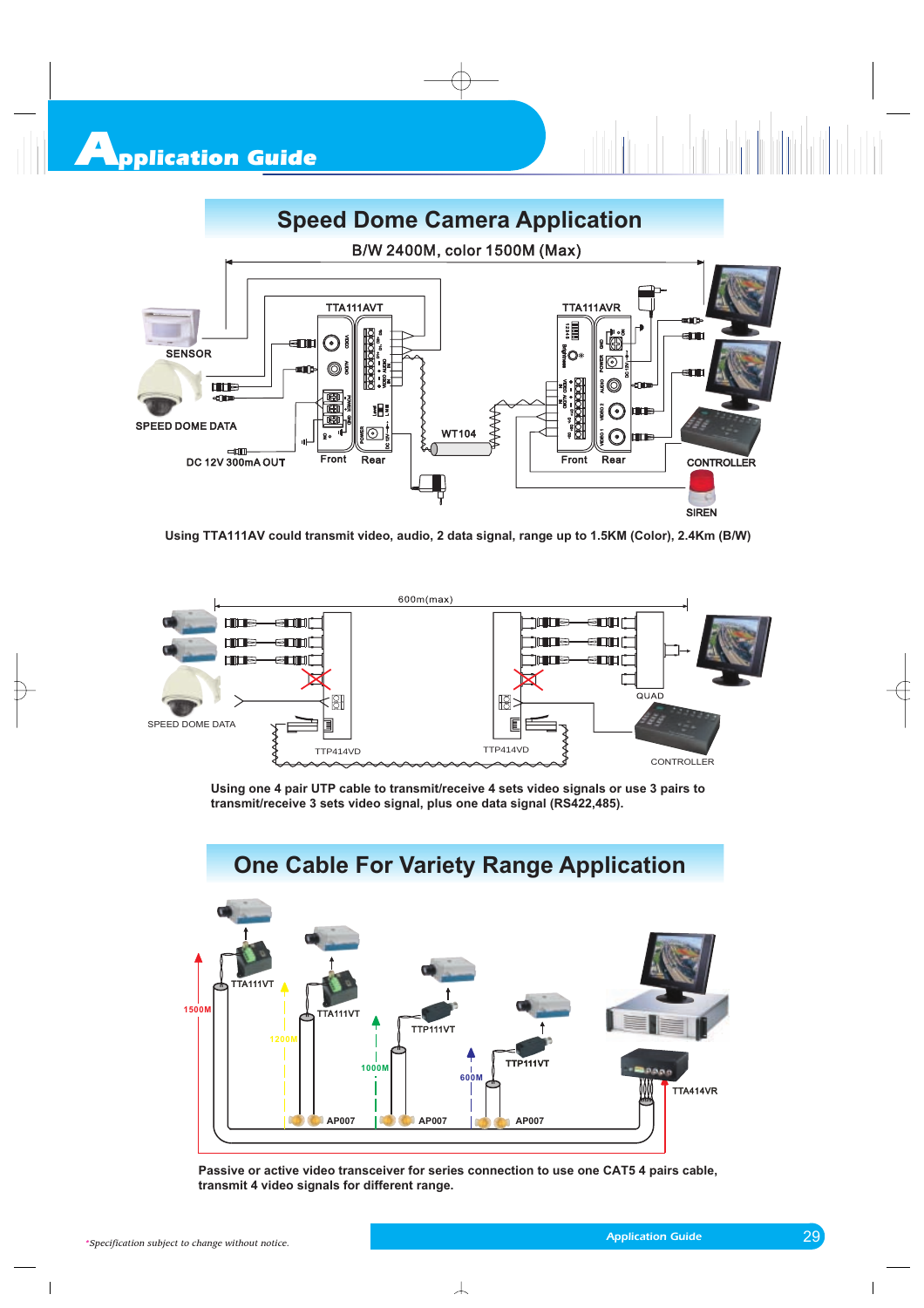# **Video, Power, Data Transmission Application**



**Using CAT 5 cable to transmit Video, Power, Data Signal for best & professional cabling management.**

## **Multi-Port 8 or 16 Channel Multiplexer / DVR Application**



**Using 8 or 16 receiver 1U panel on monitoring station, Professional 1U panel could reside in the same rack as other equipment, such as switcher, multiplexer, DVR...etc.**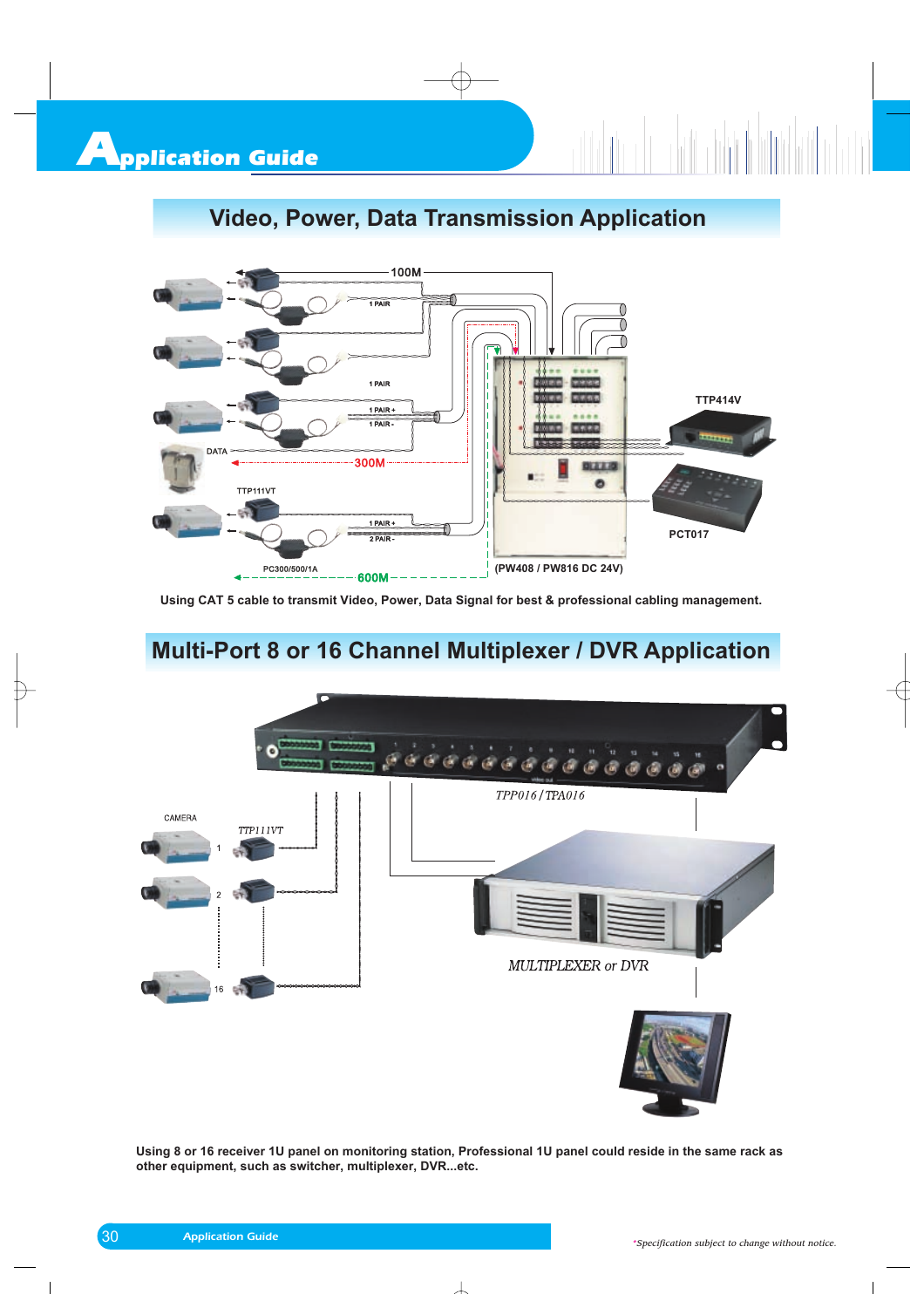## **Building or Large CCTV installation with Rack Cabinet**



**Using rack card type, could insert passive or active receiver card at TRN012 Rack Cabinet, the maximum receiving channel could up to 60 channels (passive).**



**Excellent for school education system, AV multimedia, TV wall Application.**